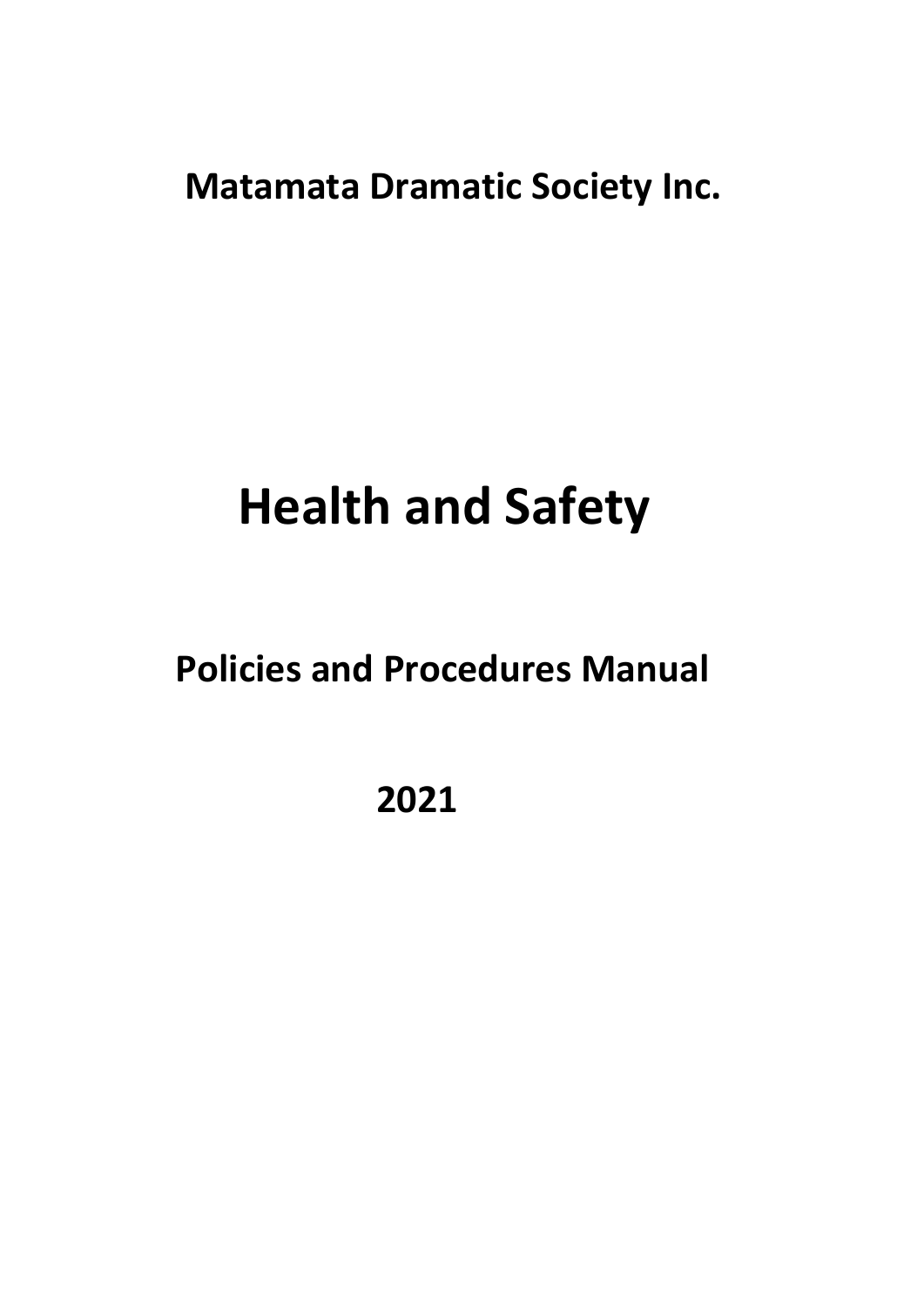# **Table of Contents**

| <b>Table of Contents</b>                            | 2  |
|-----------------------------------------------------|----|
| 1.0 Health and Safety Policy Statement              | 3  |
| 2.0 Health and safety Plan                          | 4  |
| 2.1 Procedures                                      | 4  |
| 2.1.1 Supervision                                   | 4  |
| 2.2 Health and Safety Officer                       | 4  |
|                                                     |    |
| <b>3.0 Risk Management</b>                          | 5  |
| 3.1 Hazard Identification and Control Procedures    | 5  |
| 3.2 Hazard Observation/ Improvement Form            | 7  |
|                                                     |    |
| <b>4.0 Emergency Procedures</b>                     | 8  |
| <b>4.1 Evacuation Plan</b>                          | 8  |
| 4.2 Fire                                            | 8  |
|                                                     |    |
| <b>5.0 Accidents and Incidents</b>                  | 9  |
| 5.1 Reporting Accidents and Injury                  | 9  |
| <b>5.2 Site Safety Inspections</b>                  | 9  |
| <b>6.0 Attachments</b>                              | 10 |
|                                                     |    |
| 6.1 Notifiable Event: To be reported to Worksafe NZ | 10 |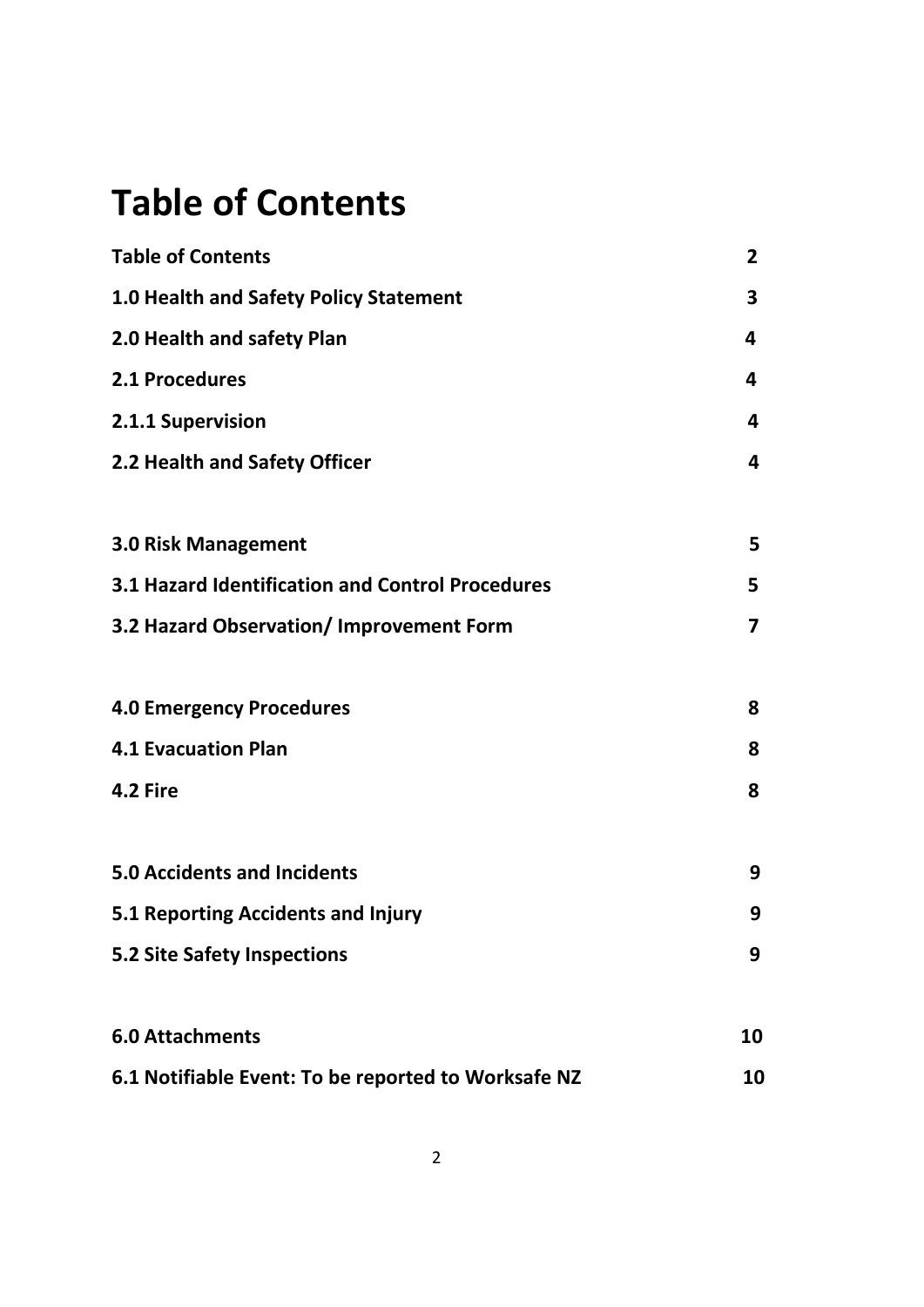#### **1.0 Health and Safety Policy Statement**

The Matamata Dramatic Society (MDS) is the Person (Registered Society) which conducts a business or undertaking (PCBU) at Short St, Matamata and will be known throughout this document as the PCBU.

Health and Safety is everyone's responsibility, and everyone is expected to share in our commitment to work together to keep everyone safe against harm, to their health, safety and welfare by eliminating or minimizing risk.

The MDS will provide fair and effective workplace representations, consultation and cooperation and resolution of issues regarding health and safety.

As we actively promote improvements through advice, information, education and training, we will all achieve higher standards of safety for our workers and others in our shared space.

#### **NB: Workers includes: any employee, contractor or subcontractor, an employee of a contractor or subcontractor, an employee of a labour hire company, an outworker, an apprentice or trainee, a person gaining work experience or a work trial, a volunteer.**

To achieve this we will:

Systematically identify new hazards, existing hazards and regularly monitor these hazards in our facilities.

Working together we take reasonably practicable steps to ensure that any significant hazards to members, contractors and visitors are minimized, and members, contractors and visitors are to be protected, where elimination is impracticable.

Have systems in place to record all incidents, near misses or injury. We will ensure these are reported and investigated, updating our hazard register and complete our risk management process to eliminate future risk.

Communicate actions to prevent harm to any member, contractor or visitor.

Our Society Committee will have up to date knowledge of workplace health and safety. This will include understanding the operations of our Society, and the hazards and risks associated with those operations.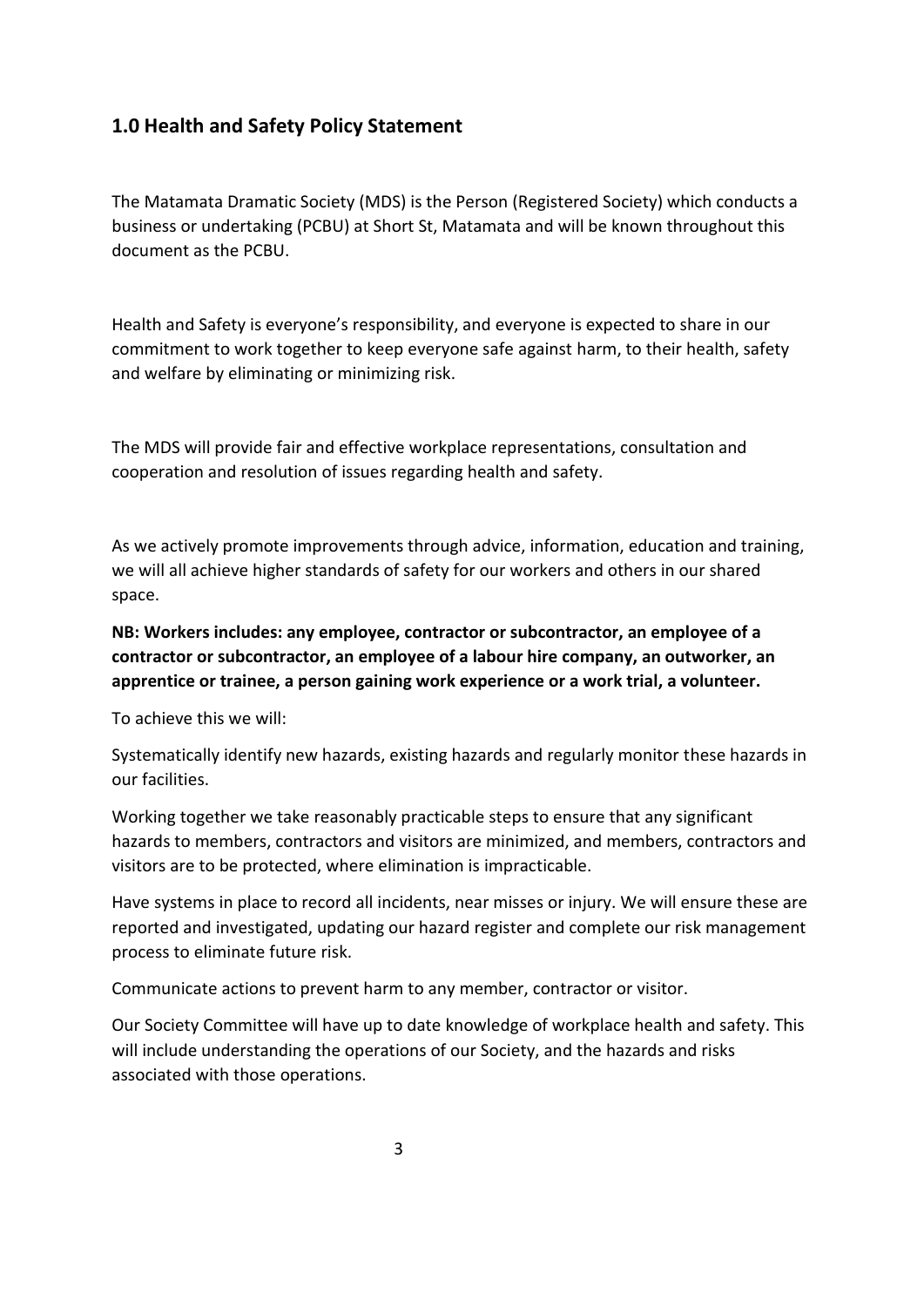# **2.0 Health and Safety Plan**

### 2.1 Procedures

Everyone has a duty of care as follows:

Take reasonable care or their own health and safety.

Take reasonable care that their acts or omissions do not adversely affect the health and safety of others.

Comply so far as is reasonably practicable with any reasonable instruction that is given by the PCBU to comply with the Health and Safety Act.

Co-operate with any reasonable policy or procedures of the PCBU relating to health and safety at the Matamata Dramatic Society that has been notified to members and others.

### 2.1.1 Supervision

All activities at the theatre are to have appropriate levels of supervision. Supervisors can include executive society personnel, theatre members, consultants, trained volunteers, or personnel appointed by the executive committee.

A **Visitors Registration Book** is to be kept and filled in with details as required by all visitors to our facilities. N.B. This does not include audiences for any production of the MDS. Contractors are expected to complete their documentation prior to commencing work on site.

Supervision of children must be the responsibility of the parent and /or caregiver or a person appointed by the executive committee. Children must be supervised at all times while in attendance at our facilities.

# 2.2 Health and Safety Officer

At least one member of the MDS is to be appointed as Health and Safety Officer (H&S Officer).

This person shall be responsible for:

Maintaining and updating the **Hazards Register.** 

Addressing new hazards when and where they are identified by others.

Completing and dealing with **Accidents and incident Reports.** This includes investigations into the incident and accidents and also advising Worksafe NZ as required by legislation.

Ensuring that the facilities meet **Occupational Safety and Health** requirements.

Ensuring someone on the Executive Committee is trained for Health and Safety on production days if the health and safety member is not able to attend.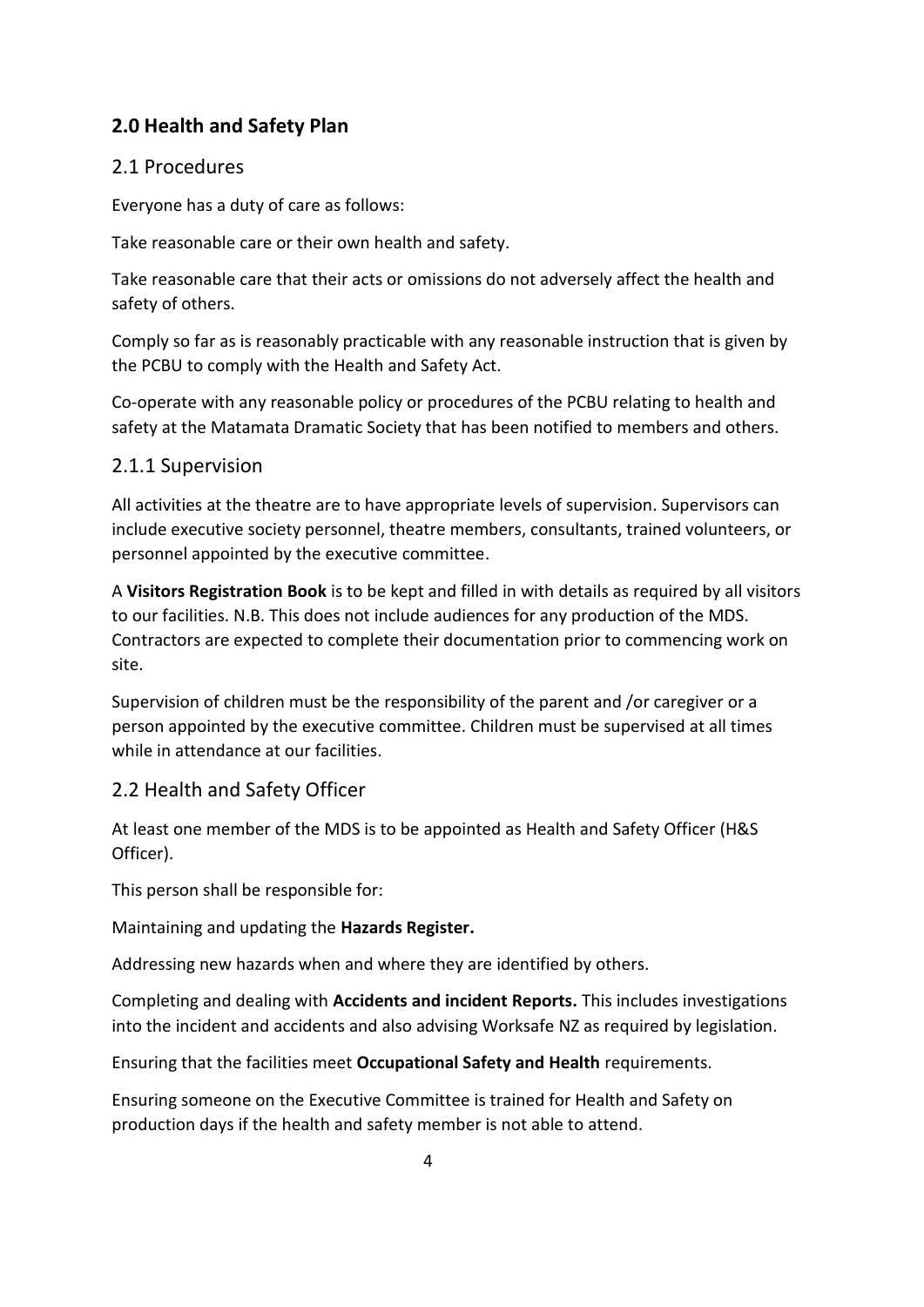#### **3.0 Risk Management**

#### Identification and Control Procedures

Hazards are defined as anything that has the potential to cause harm or illness within the confines of the MDS.

3.1 Hazard

#### **Hazards can be divided into 5 major areas:**

**Physical:** Weights, falls, slips, lighting, noise, ventilation, burns, vibration, electricity.

**Chemical:** Cleaners, solvents, fumes, vapours, lack of oxygen, acids, corrosives, sprays, dust,

smoke, mist.

**Biological:** Infections (viral, bacterial, fungal), allergies, vermin, insects, needle stick injuries.

**Ergonomic:** Workstations, work postures, overuse injuries, seating.

**Organisational:** Hours of work, work pressure, overtime

All hazards will be listed and controls identified: See Hazard Register.

Where there are significant hazards practicable steps will be taken to:

**Eliminate the hazard** OR

**Isolate the hazard OR** 

**Minimise the hazard** 

Where the hazards may only be minimised steps will be taken to ensure:

Protective clothing and equipment (PPE) is provided and used by all, at all times as necessary.

Good work practices are used and maintained

Members are properly trained and/or supervised

Where appropriate, and with members consent, health monitoring in relation to exposure to significant hazards is undertaken.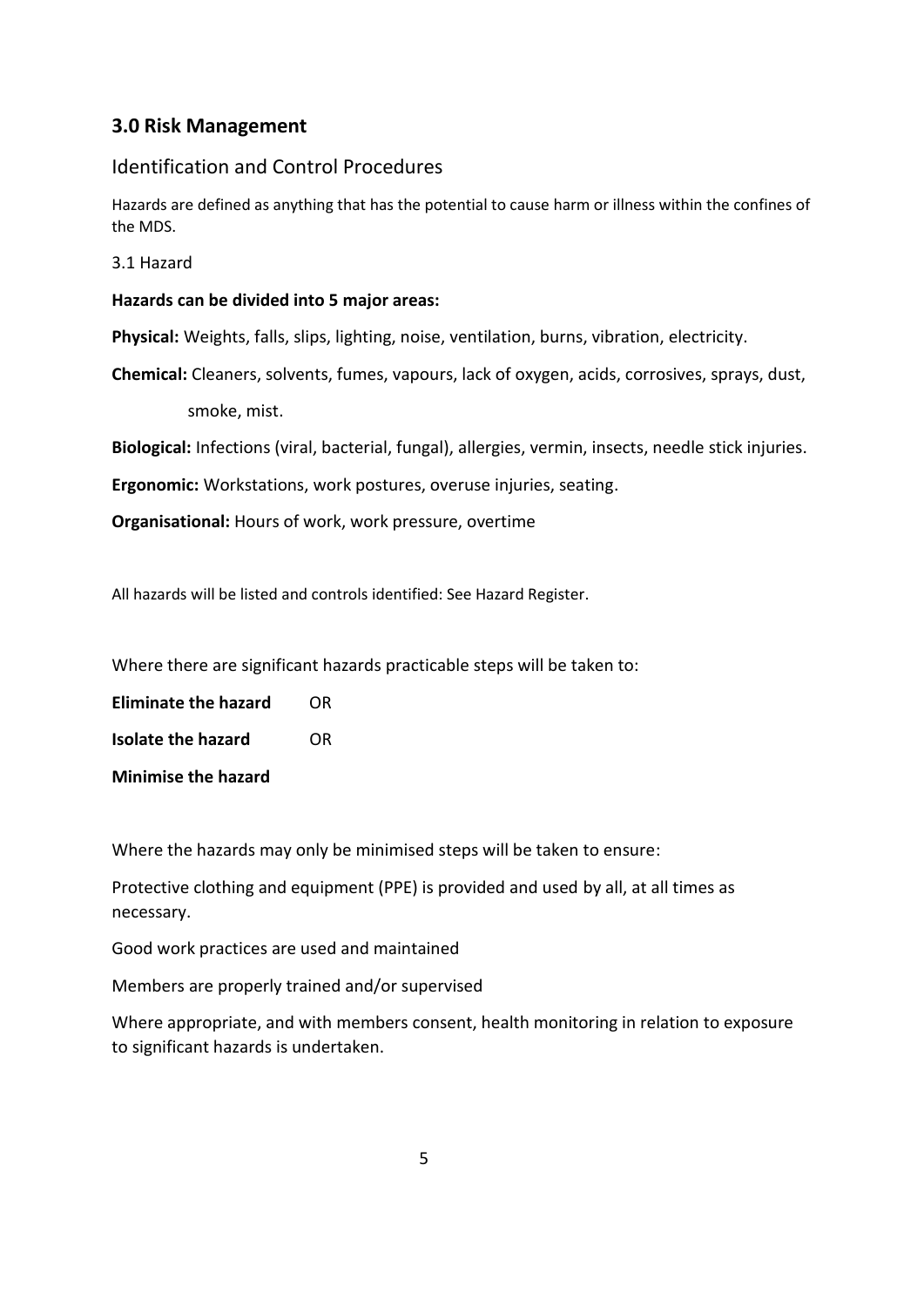Any new hazards identified, with the risks identified are then incorporated into the Hazard Register and all members are informed and can view the Hazard Register at any time

Any new machinery/equipment/plant/tasks/chemicals/poisons are assessed before use, and safety controls/practices are established

All hazards and the risk they impose will be regularly assessed and controls put in place

All members are aware of emergency and evacuation procedures

All members are aware to complete the Hazard Observation/Improvement Notice and also review the risk then review with the H&S Officer. The H&S officer will complete an assessment on the risk to confirm.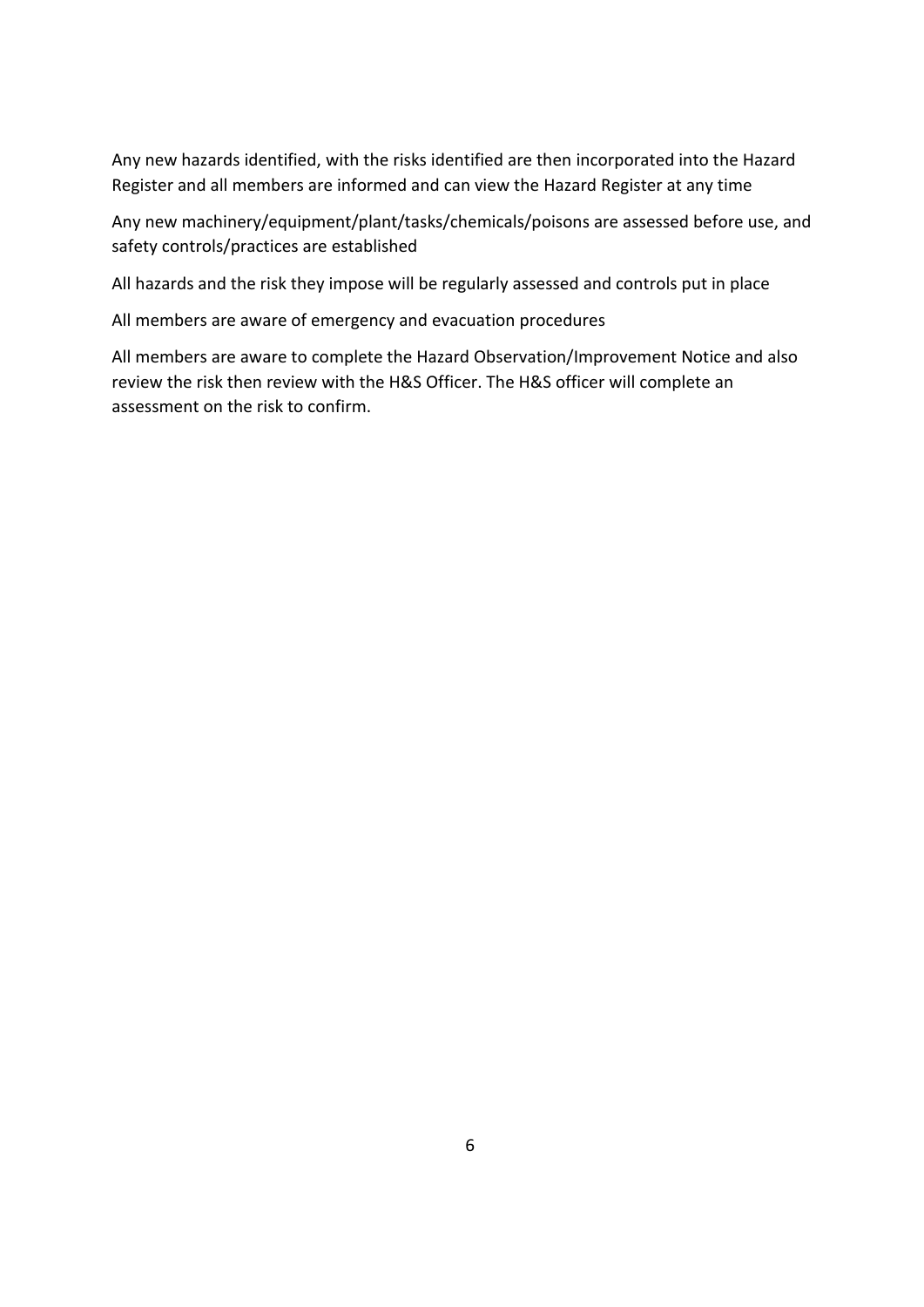3.2 Hazard Observation/Improvement Form

# **HAZARD OBSERVATION/IMPROVEMENT**

| Date: $\angle$                                           | Time: $\_\_\_$ am/pm |
|----------------------------------------------------------|----------------------|
|                                                          |                      |
|                                                          |                      |
| Is it a:                                                 |                      |
| ___ Hazard ____ Incident ___ Near Miss ___ Improvement   |                      |
| Type: (Tick all applicable)                              |                      |
| ___ Safety ___ Environment ___ Maintenance               |                      |
| <b>Example 2 Frocess</b> Electron Housekeeping Other     |                      |
|                                                          |                      |
|                                                          |                      |
|                                                          |                      |
| Actual Severity: (Tick One)                              |                      |
| __ Insignificant___Minor___Moderate___Major__Significant |                      |
| Potential Severity: (Tick One)                           |                      |
| __Insignificant___Minor___Moderate___Major__Significant  |                      |
| Immediate/Temporary Control or Action Taken:             |                      |

\_\_\_\_\_\_\_\_\_\_\_\_\_\_\_\_\_\_\_\_\_\_\_\_\_\_\_\_\_\_\_\_\_\_\_\_\_\_\_\_\_\_\_\_\_\_\_\_\_\_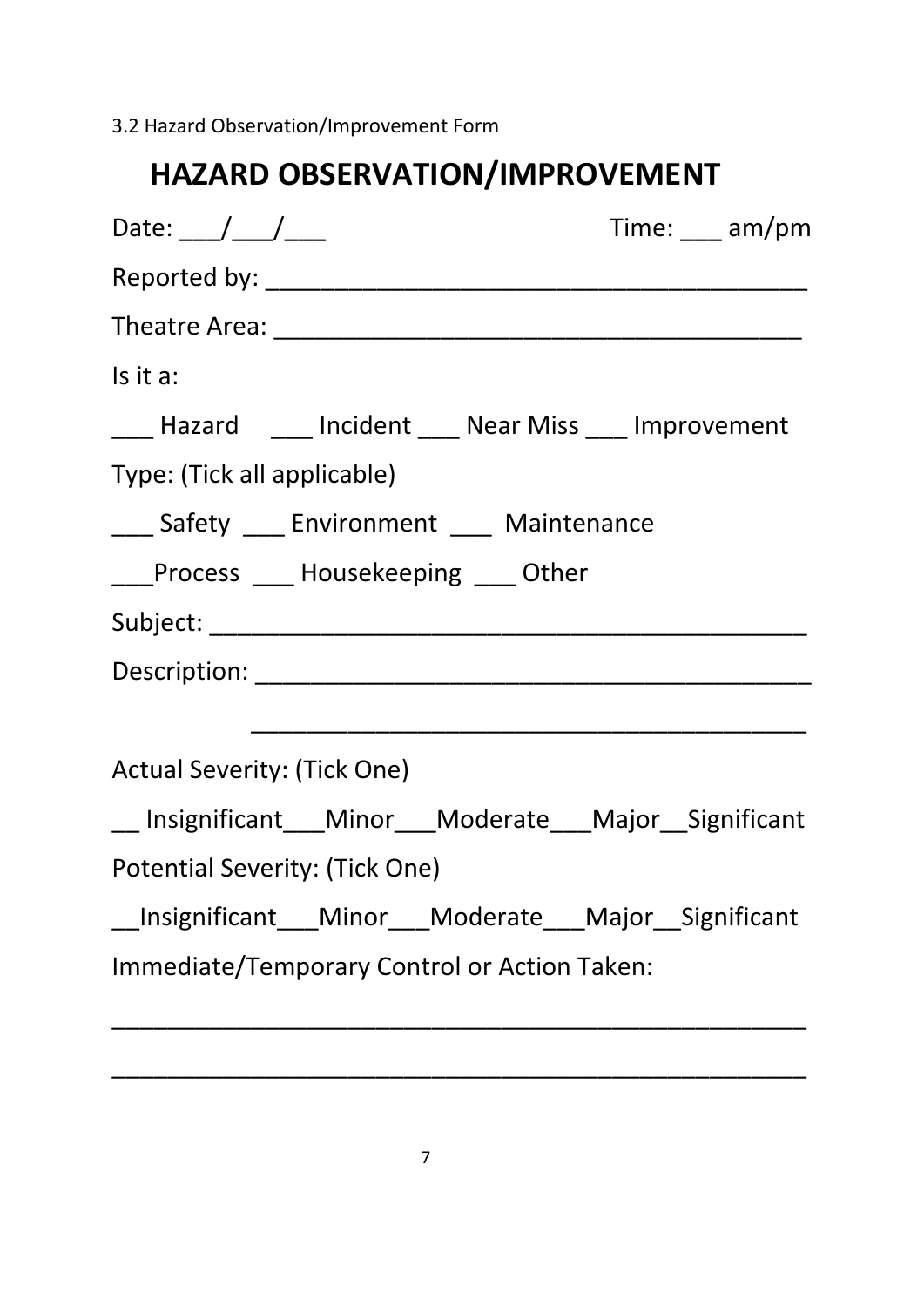# **4.0 Emergency Procedures**

# 4.1 Evacuation Plan

In the case of an emergency event such as a fire, earthquake or other event requiring evacuation, all occupants of the Society's building shall cease activities immediately and move to the evacuation area, via the safest route. (Assemble at the designated area-which is clearly signposted).

The Health and Safety officer or a Committee member will contact the emergency services.

A copy of the evacuation plan will be displayed in a prominent place in the Society's building.

# 4.2 Fire

Fire extinguishers are to be located in appropriate areas and be readily accessible in the building at all times

These fire extinguishers are not to be interfered with for any reason, other than practical use in a fire situation.

# **Actions at this Theatre:**

There is a documented emergency plan- identifying any potential situation and the requirements to action this plan.

Emergency evacuation procedures are held.

Evacuation procedures are documented.

Debriefing of any evacuation drills held and review for any improvements that might be made.

Changes in evacuation procedures are communicated to Committee and members.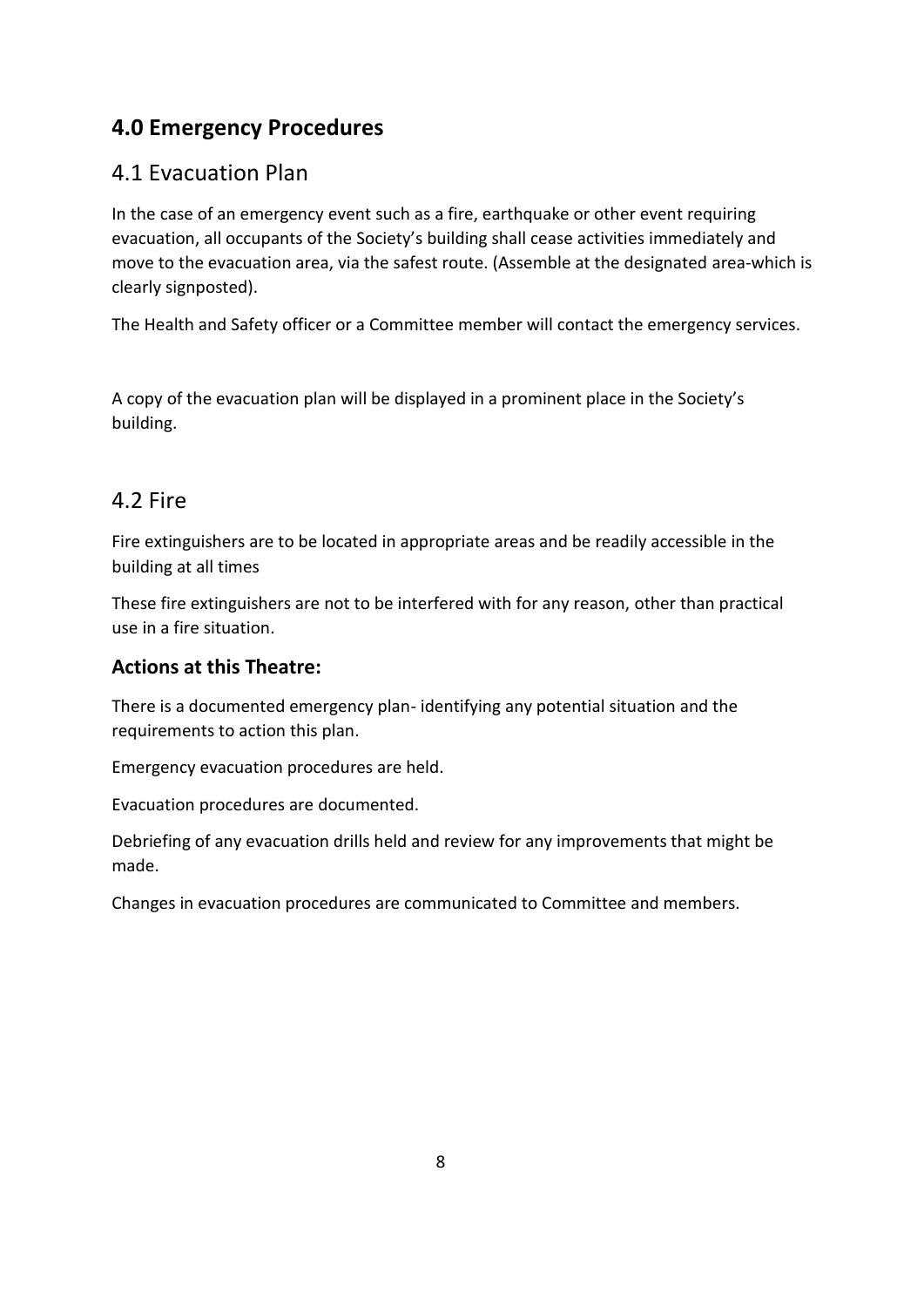# **5.0 Accidents and Incidents**

# 5.1 Reporting Accidents and Incidents

All accidents and incidents affecting visitors or workers on site are to be reported to the **Health and Safety Officer** and recorded in the on-site register. For serious accidents or incidents, the following information is required within 24 hours:

The Health and Safety Officer, or a Committee member (responsible for the Theatre performance), should an incident/accident happen, can override any decision by the person affected, or next of kin, to ring for an ambulance if they consider the situation serious.

The Workplace First Aid Needs Assessment Checklist can be used to identify what is needed at the workplace.

The Theatre has a system for reporting, recording and investigating any incident, (or near miss) and any accident that occurs at the Theatre. This will be completed by the health and Safety Officer and reported through the Committee and recorded in the Health and Safety Manual.

The Health and Safety Officer will advise Worksafe NZ of any notifiable event. These must be reported within 7 days of the event.

# **WORKSAFE NZ 0800 030 040**

Once investigated, corrective action will be taken to eliminate or minimise.

#### 5.2 Site Safety Inspections

The Health and Safety Officer will complete a site safety inspection on a regular basis.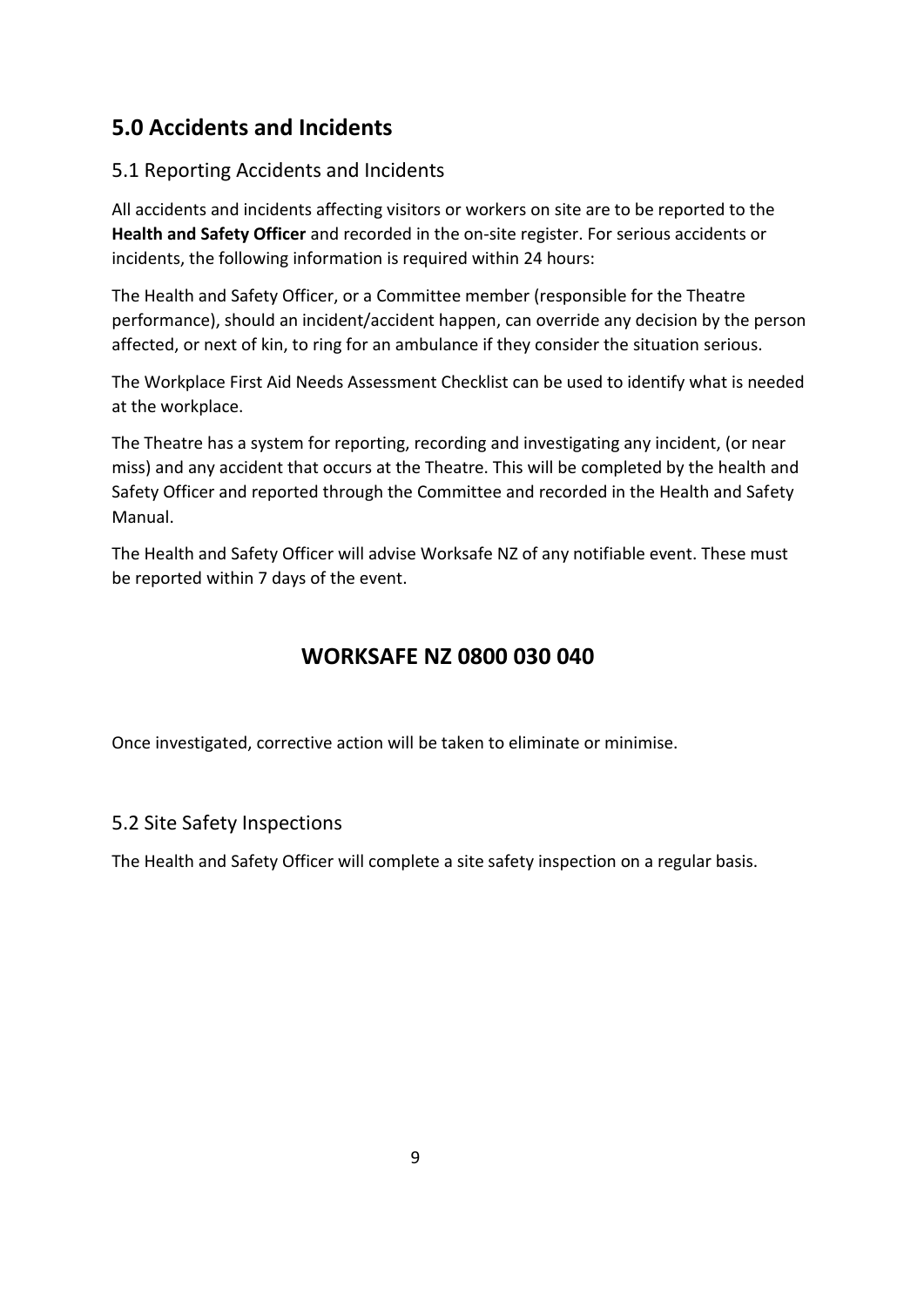# **6.0 Attachments**

6.1 Notifiable Event: To be reported to Worksafe NZ It will become a notifiable event e.g. Any death or a person, or A notifiable injury or illness, or

A notifiable event.

A notifiable injury/illness requiring any person to have immediate treatment or for any of the following reasons.

- Any amputation of any part of the body A serious head injury A serious eye injury A serious burn A de-gloving or scalping injury Spinal injury Loss of bodily function Serious laceration or crush injury
- Occupational diseases

There are notification forms for completion when advising Worksafe NZ **Forms: http://www.business.govt.nz/worksafe/notifications-forms/nods**  These reports must be kept for 5 years from the date of the incident.